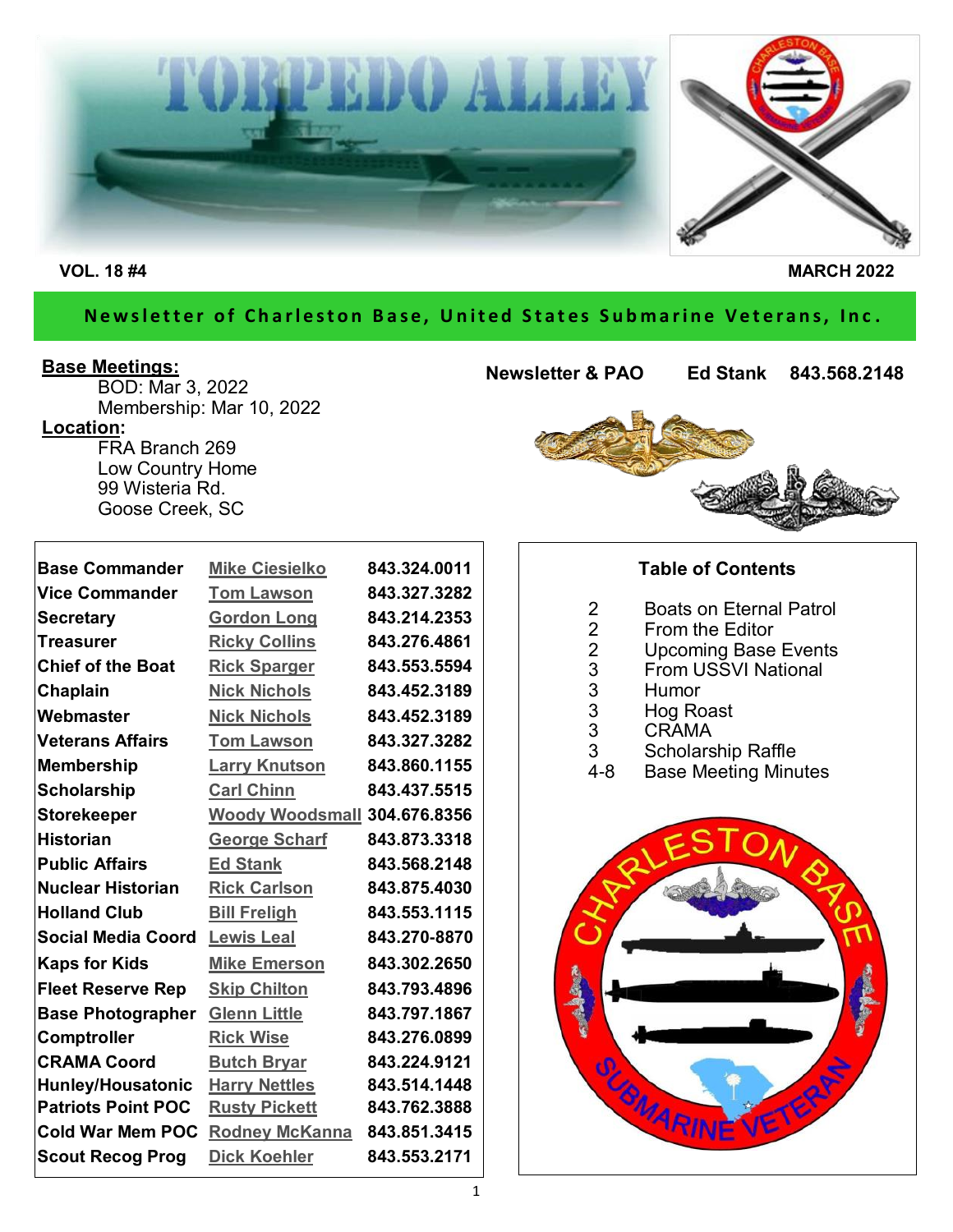| <b>Submarines Lost During the Month of March</b>                                                                                                                                                                                                                                                                                                                                                                                                                                                                                         |                                                                                              |  |  |
|------------------------------------------------------------------------------------------------------------------------------------------------------------------------------------------------------------------------------------------------------------------------------------------------------------------------------------------------------------------------------------------------------------------------------------------------------------------------------------------------------------------------------------------|----------------------------------------------------------------------------------------------|--|--|
| 3 March 1942 – $1st$ war patrol<br>USS PERCH (SS-176)                                                                                                                                                                                                                                                                                                                                                                                                                                                                                    | 61 POWs; 55 survived the war;<br>6 died as POW                                               |  |  |
| USS GRAMPUS (SS-207) 5 March 1943 - 6th war patrol                                                                                                                                                                                                                                                                                                                                                                                                                                                                                       | Lost with all hands - 71 souls                                                               |  |  |
| <b>USS H-1 (SS-28)</b><br>12 March 1920 – grounding<br><b>USS TRITON (SS-201)</b>                                                                                                                                                                                                                                                                                                                                                                                                                                                        | Loss of 4 souls<br>15 March 1943 - 6 <sup>th</sup> war patrol Lost with all hands - 74 souls |  |  |
| <b>USS KETE (SS-369)</b>                                                                                                                                                                                                                                                                                                                                                                                                                                                                                                                 | 20 March 1945 - 2 <sup>nd</sup> war patrol Lost with all hands - 87 souls                    |  |  |
| <b>USS F-4 (SS-23)</b><br>25 March 1915 - foundered<br>Lost with all hands - 21 souls                                                                                                                                                                                                                                                                                                                                                                                                                                                    |                                                                                              |  |  |
| USS TULLIBEE (SS-284) 26 March 1944 - 4th war patrol Lost with 79 souls -                                                                                                                                                                                                                                                                                                                                                                                                                                                                |                                                                                              |  |  |
| 1 POW survived the war<br>USS TRIGGER (SS-237) 26 March 1945 - 12 <sup>th</sup> war patrol Lost with all hands - 89 souls                                                                                                                                                                                                                                                                                                                                                                                                                |                                                                                              |  |  |
| <b>Eight Boats and 431 Men Lost</b>                                                                                                                                                                                                                                                                                                                                                                                                                                                                                                      |                                                                                              |  |  |
|                                                                                                                                                                                                                                                                                                                                                                                                                                                                                                                                          | <b>Submarines Lost During the Month of April</b>                                             |  |  |
| April 3, 1943 – 7 <sup>th</sup> war patrol<br>Lost with all hands - 74 souls<br>USS PICKEREL (SS-177)<br>USS SNOOK (SS-279)<br>April 8, 1945 - 9 <sup>th</sup> war patrol<br>Lost with all hands - 84 souls<br>USS THRESHER (SSN-593)<br>April 10, 1963 - sea trials<br>Lost with all hands - 129 souls<br>April 18, 1944 – 12 <sup>th</sup> war patrol<br><b>USS GUDGEON (SS-211)</b><br>Lost with all hands - 79 souls<br>April 22, 1943 – 6 <sup>th</sup> war patrol<br><b>USS GRENADIER (SS-210)</b><br>76 POWs; 72 survived the war |                                                                                              |  |  |
| <b>Five Boats and 370 Men Lost</b>                                                                                                                                                                                                                                                                                                                                                                                                                                                                                                       |                                                                                              |  |  |
| <b>From the Editor</b>                                                                                                                                                                                                                                                                                                                                                                                                                                                                                                                   | <b>From USSVI National</b>                                                                   |  |  |
| Out of the over 250 Base Members only 1                                                                                                                                                                                                                                                                                                                                                                                                                                                                                                  |                                                                                              |  |  |
| (COB) responded to my request. Thanks                                                                                                                                                                                                                                                                                                                                                                                                                                                                                                    | S. 968 - Veteran Service Organization Burial                                                 |  |  |
| Rick.                                                                                                                                                                                                                                                                                                                                                                                                                                                                                                                                    | Honor Guard: https://www.scstatehouse.gov/<br>sess124 2021-2022/prever/968 20220301.htm      |  |  |
|                                                                                                                                                                                                                                                                                                                                                                                                                                                                                                                                          | (see similar H. 3598 below)                                                                  |  |  |
| <b>Upcoming Charleston Base Events</b>                                                                                                                                                                                                                                                                                                                                                                                                                                                                                                   | S. 1087 – Comprehensive Tax Cut of 2022 (see                                                 |  |  |
|                                                                                                                                                                                                                                                                                                                                                                                                                                                                                                                                          | section 3 specifically): https://                                                            |  |  |
| <b>Charleston Base Board of Directors Meeting</b><br>Apr 7 1800                                                                                                                                                                                                                                                                                                                                                                                                                                                                          | www.scstatehouse.gov/sess124 2021-2022/<br>bills/1087.htm                                    |  |  |
| FRA Branch 269, Goose Creek                                                                                                                                                                                                                                                                                                                                                                                                                                                                                                              |                                                                                              |  |  |
|                                                                                                                                                                                                                                                                                                                                                                                                                                                                                                                                          | H. 3598 - Veteran Service Organization Burial<br>Honor Guard: https://www.scstatehouse.gov/  |  |  |
| Hog Roast in the Swamp<br>Apr 9 1000                                                                                                                                                                                                                                                                                                                                                                                                                                                                                                     | sess124 2021-2022/                                                                           |  |  |
| After Battery, Dorchester SC                                                                                                                                                                                                                                                                                                                                                                                                                                                                                                             | prever/3598 20220217.htm (see similar S. 968                                                 |  |  |
| Charleston Base Meeting (Social Hr starts 1800)                                                                                                                                                                                                                                                                                                                                                                                                                                                                                          | above)<br>H. 4964 – SC "Medal of Honor Day" on March                                         |  |  |
| Apr 14 1900<br>FRA Branch 269, Goose Creek                                                                                                                                                                                                                                                                                                                                                                                                                                                                                               | 25 <sup>th</sup> , to Remember and Honor our Medal of                                        |  |  |
| <b>Holland Club Induction</b>                                                                                                                                                                                                                                                                                                                                                                                                                                                                                                            | Honor recipients: https://<br>www.scstatehouse.gov/sess124_2021-2022/                        |  |  |
|                                                                                                                                                                                                                                                                                                                                                                                                                                                                                                                                          | prever/4964 20220215.htm                                                                     |  |  |
| USS Amberjack SS-219 Memorial Service &<br><b>Submarine Birthday Ceremony</b>                                                                                                                                                                                                                                                                                                                                                                                                                                                            | H. 4997 – Transfer from the SC Mental Health                                                 |  |  |
| Apr 161000                                                                                                                                                                                                                                                                                                                                                                                                                                                                                                                               | <b>Commission the Authority and Responsibility</b>                                           |  |  |
| <b>Cold War Memorial Patriot's Point</b>                                                                                                                                                                                                                                                                                                                                                                                                                                                                                                 | for Establishing Veterans Nursing Homes over                                                 |  |  |
| 122 <sup>nd</sup> Submarine Birthday Apr 11                                                                                                                                                                                                                                                                                                                                                                                                                                                                                              | to the SC Department of Veterans<br>Affairs: https://www.scstatehouse.gov/                   |  |  |
| <b>Information of all Charleston Base Events is</b><br>on www.ussvicb.org                                                                                                                                                                                                                                                                                                                                                                                                                                                                | sess124 2021-2022/prever/4997 20220310.htm                                                   |  |  |

2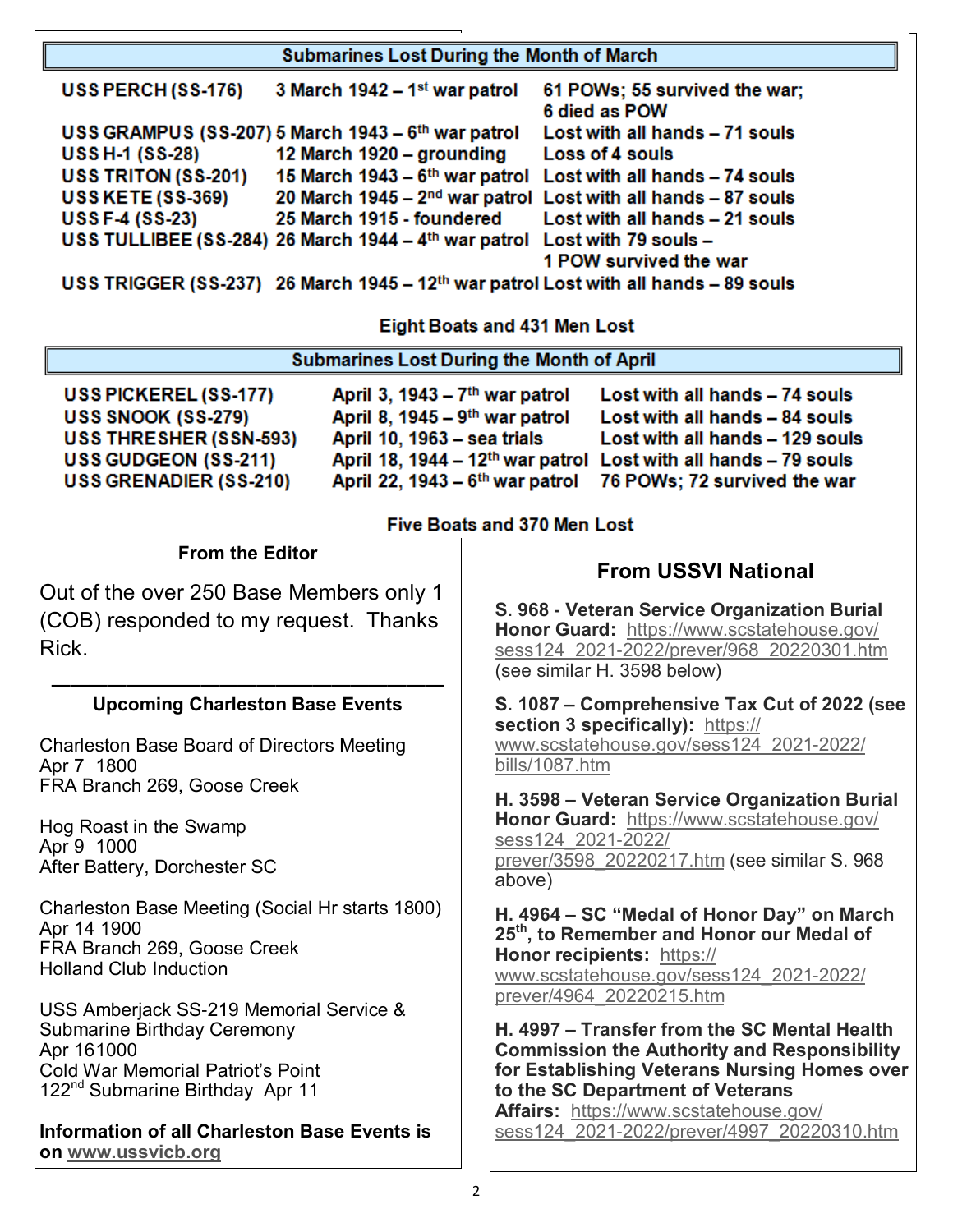

## **HOG ROAST AT THE AFTER BATTERY**

 Come join Submarine Sailors from around the country and Canada too for a true submarine get together. Back in operation after a couple of years pause due to the Covid-19 pandemic. Held each year at the After Battery in Dorchester and hosted by none other than Steve (Buddha) Nelms and true old salt Torpedoman. Come out and share see some old and young shipmates, swap some lies and just have a great time. The dates you ask April 3-9 which concludes with a fantastic Hog Roast on Saturday. For more information go to the **[After Battery Web site.](https://theafterbattery.org/)**



 A State Naval Museum in South Carolina has decided after years of debate to take apart a Cold War-era submarine and save some of its artifacts for an exhibit.

 The Patriots Point Naval & Maritime Museum board voted unanimously on Friday to dismantle the USS Clamagore, The Post and Courier of Charleston reported.

 "Unfortunately, we cannot financially sustain the maintenance of three historic vessels," Rorie Cartier, executive director at Patriots Point, said in a statement after the vote. "The USS Yorktown and USS Laffey also need repair, and we are fighting a never-ending battle against the corrosion that comes from being submerged in saltwater."

 The \$2 million cost will come from the museum's operating budget, officials said.



**Dolphin Metal Art Raffle**

 The Admiral James B. Osborn Memorial Scholarship committee has a beautiful piece of metal art coming up for raffle.



 This piece was created by Providence Metal Art in Keosauqua, Iowa, by a fellow brother of the ′phin. The dolphin design is cut from 14-

gauge steel and then powder coated to a nice chrome-ish finish. They are 18" wide by 8" high.

 These dolphins will look good in any man cave, I love me room/wall or home bar.

 Raffle will start at our regular meeting on April  $14<sup>th</sup>$ . Drawing will be held at our regular meeting on May 12 $^{\rm th}$ .

 Tickets will be \$1 each or 6 for \$5 and available at the meetings. You can also contact Carl Chinn, Marty Sessler or Rick Sparger.

As with all of our raffles, this one is open to

anyone. So, if you have other shipmates that are not members get them to buy some tickets too!

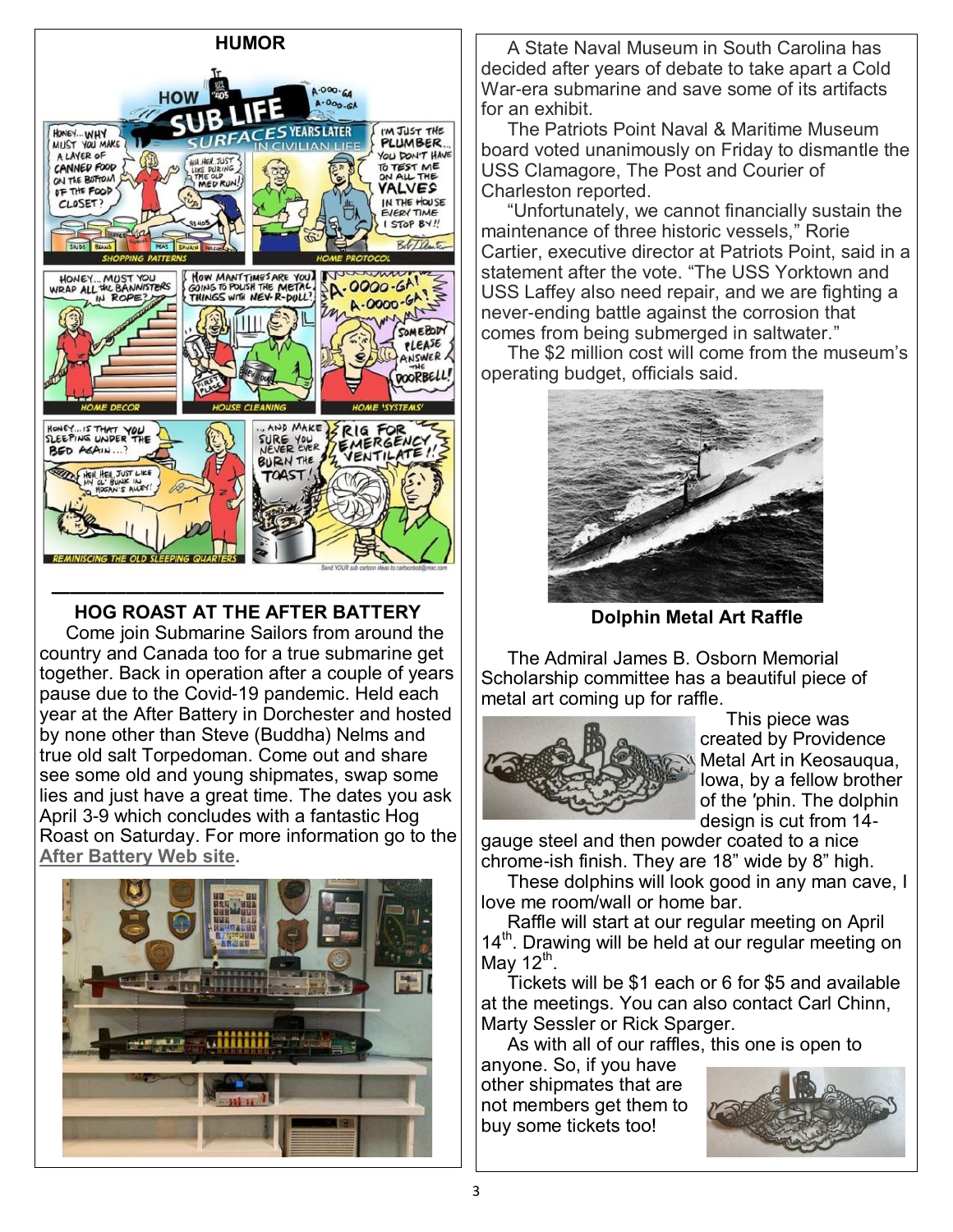#### **United States Submarine Veterans, Inc., Charleston Base Minutes of Business Meeting 10 March 2022**

### **Opening Ceremonies:**

· The March 2022 Base Meeting was called to order by Base Commander Mike Ciesielko with a quorum of four officers and a total of 54 members. The meeting started at 1901 with the sound of the diving alarm.

· The Pledge of Allegiance was led by the Vice Commander Tom Lawson and recited by the members in attendance.

· The Invocation and the Tolling of the Boats lost during the month of March was given by Base Chaplain Nick Nichols.

· Submarines lost during the month of March: o USS PERCH (SS-176) 3 March 1942 – 1st war patrol 59 POWs – 53 survived the war 6 died as POW

o USS GRAMPUS (SS-207) 5 March 1943 – 6th war patrol Lost with all hands – 71 souls

o USS H-1 (SS-28) 12 March 1920 – grounding Loss of 4 souls

o USS TRITON (SS-201) 15 March 1943 – 6th war patrol Lost with all hands – 74 souls

o USS KETE (SS-369) 20 March 1945 – 2nd war patrol Lost with all hands – 87 souls

o USS F-4 (SS-23) 25 March 1915 – foundered Lost with all hands – 21 souls

o USS TULLIBEE (SS-284) 26 March 1944 – 4th war patrol Lost with 79 souls – One POW survived the war

o USS TRIGGER (SS-237) 26 March 1945 – 12th war patrol Lost with all hands – 89 souls o Eight Boats and 431 Men Lost

Chief Warrant Officer 3, Submarines Earnest L. Barwick, US Navy Retired Departed on Eternal Patrol February 14, 2022

Senior Chief Torpedoman, Submarines Marvin Odell Smith Jr., US Navy Retired Departed on Eternal Patrol February 17, 2022

Chief Torpedoman, Submarines Lloyd William Wilson, US Navy Retired Departed on Eternal Patrol February 18, 2022

· The Creed of USSVI was read by Vice Commander Tom Lawson.

· Base Commander Mike Ciesielko welcomed members and guests to the meeting.

#### **Presentation of Distinguished Submariner Award – Base Commander Mike Ciesielko**



### **QMCM(SS) Harry Nettles**

· Mike read a citation regarding his contributions to Charleston Base and presented the Distinguished Submariner Award Certificate and a plaque to Harry Nettles.

#### **Introductions of New Attendees:**

· Three men attended the Base Meeting for the first time this evening.

o Jim Edie – TM2 – Qualified on USS Tecumseh SSBN628 – December 1981

o Tony Buckmaster – TMCS – Qualified on USS Henry L Stimson SSBN655 – Also served aboard USS Tecumseh SSBN628 and USS Mariano G Vallejo SSBN658

o Larry Laskowski – YNC – Qualified on USS Tecumseh SSBN628 – Also served aboard USS Sam Rayburn SSBN635, USS Kamehameha SSN642 and USS Buffalo SSN658

### **Old Business:**

· Amberjack Ceremony – Rick Wise o The Amberjack Ceremony will be held on Saturday, April 2 at 1000. This year, the names of the lost boats will be read.

#### **New Business**:

· Submarine Birthday Ball – Nick Nichols o The 2022 Charleston Submarine Birthday Ball will be held on Saturday, May 7 at the Charleston Marriott across from the RiverDog's Stadium. Mark the date. As soon as I have more info it will be sent base wide. Uniforms for the ball are the Charleston Tuxedo – Blue Jacket/Khaki pants/ Dolphin tie or Vest with light blue shirt and khaki pants. The vest was recommended by those coordinating the ball.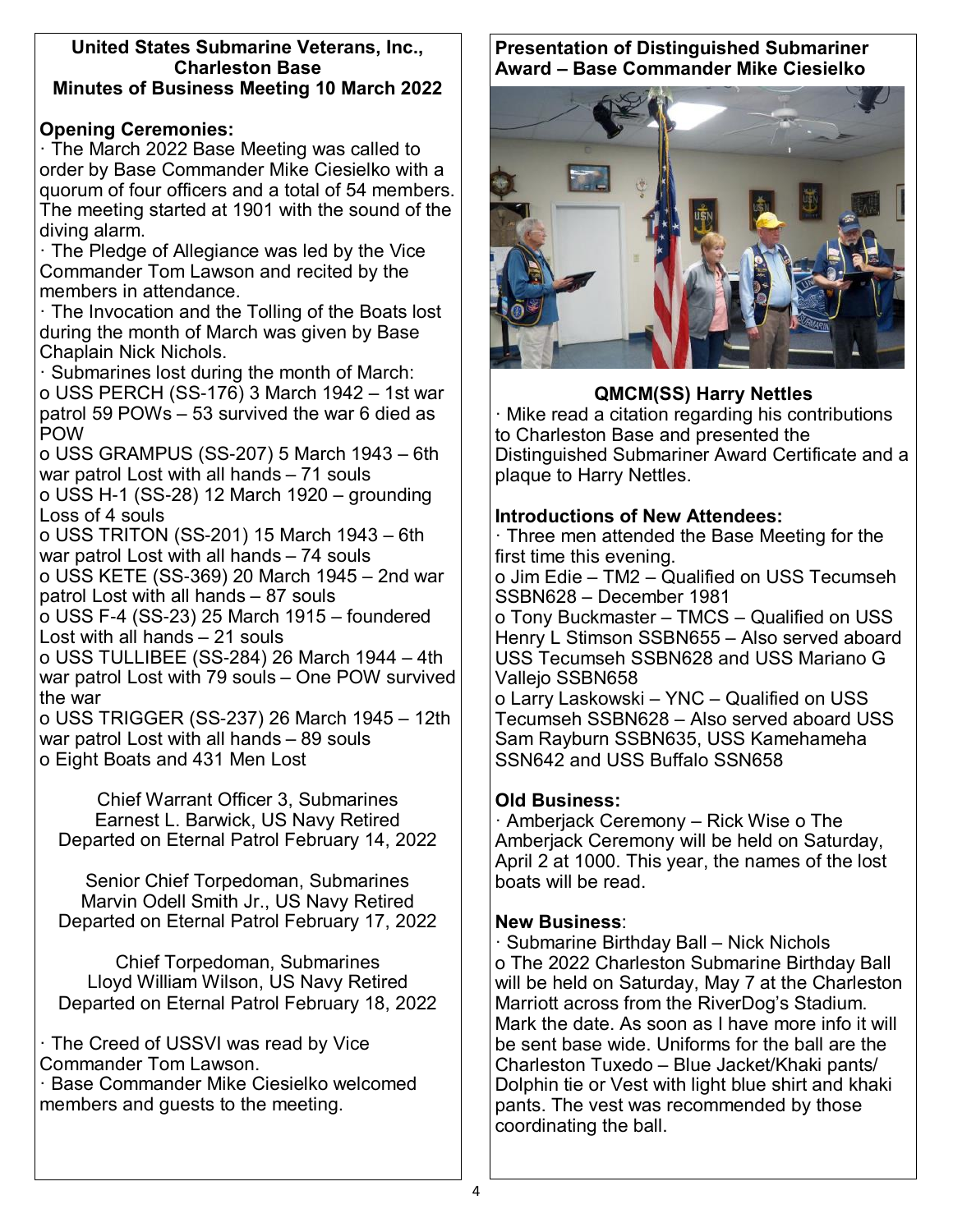### **Secretary – Gordon Long:**

· The Minutes from the February Base meeting have been emailed directly to the Base membership and had been promulgated on the Base Website. No additions or deletions were noted. The February Base Meeting Minutes were approved.

### **Treasurer – Ricky Collins:**

· The revised Treasurer's Report for February was published and promulgated on the website. There were no additions or deletions. The report was approved as presented.

### **Chaplain – Nick Nichols:**

· There are several shipmates and family members who have given me information which they wish to be kept confidential at this time. Many of these are serious illnesses.

· CWO3(SS) Ernest Laverne Barwick, USN Ret., departed on EP on Monday, February 14, 2022. We just found out about his passing when his death notice was run in the newspaper. His passing was verified by the funeral home. I was informed his family did not desire a service nor did they have an obituary. Ernie joined the Navy in 1958 and retired in 1978. He was a life member of USSVI and Charleston Base since 2000 and a member of the Holland Club. He qualified on USS REQUIN SS/SSR/AGSS-481 in 1959 and also served on SENNETT SS-408.

· TMCS{SS) Marvin Odell Smith Jr., USN Ret., departed on EP on Thursday, February 17, 2022 in Jacksonville. There will be a Celebration of Life scheduled for a future date and the base will be informed. He joined the Navy in 1950 and retired in 1970. He was a Life Member of both USSVI & Charleston Base and a member of the Holland Club. MO qualified on USS CAIMAN SS-323 in 1951 and also served on SEA FOX SS-402, GRAMPUS SS-523, JOHN C. CALHOUN SSBN-630 and as COB on SAM HOUSTON SSBN-609, retiring from COMSUBRON 4. A note of condolence was placed on the funeral home website from the base.

· TMC(SS) Lloyd William Wilson, USN Ret., departed on EP on Friday, February 18, 2022 in Anderson SC. Willy joined the Navy in 1959 and retired in 2001. He was a Life Member of USSVI & a member of Golden Corner Base, Charleston Base, and USS GROWLER Internet Base. He was also a member of the Holland Club. Willy qualified on USS HALIBUT SSN/SSGN-587 in 1962 and also served on GROWLER SSG-577. His shore duties included TM Shop Pearl Harbor

and Navy Reserve Greenville SC. I was unable to place a note of condolence from Charleston Base on the funeral home website due to errors with their system.

· YNSN(SS) Richard Edward Bloodgood WWII Submarine Veteran, departed on EP on Wednesday, March 2, 2022. He qualified on the USS CUBERA ss-359 in Key West FL. He is the father of Nancy Bloodgood our CRAMA lawyer. Richard was not a member of USSVI. A note of condolence was placed on the funeral home website from the base.

· Sue Reuer, Jeff's wife, passed away at on February 14th 2022.

· Stella Weir, Gene's wife, had her aorta valve replaced on February 14th. Surgery went well but stay in hospital was longer than expected. Saturday March 5th, she came home and is improving daily. Thanks for all my shipmate's prayers. They really work.

· Robert Gay had some health issues and some test conducted. He has been diagnosed with cancer and has begun the process of determining what treatment is the best at this point.

· Jay Pierce had his left knee replaced at the VA. He expects a couple of weeks of intense rehab and then hopefully a return to somewhat normal. Update as of Mar. 8th is the surgery went well. Have already been up and walking. He is now home and ready for PT.

· Tom Skorepa has been having some tests done to help figure out some health issues he is having. Tom and Joyce Skorepa have moved to Elloree SC.

· Jim Williams is not doing well. The test trial failed after 13 months. His liver was bleeding and he ended up in the hospital on Christmas day for four days. Found a local oncologist that had a new trial Chemo so I tried it, did not last two weeks. Now just sitting at home using walker. Kids convinced me to call in Hospice. They come by twice a week, a Nurse and an aide. Looking to get some help from the VA also. Sorry for not being better at keeping you up to date. Done with Real Estate, New email soon.

· Stacy Power fell at Walmart on March 2nd and went to the ER at MUSC. He was kept overnight for observation. He has a small bleed between skull and brain. Stacy went home on March 3rd. He still has an active brain bleed, (4mm), inside the skull. Not out of the woods yet. Time will tell. · Mike Knaub had a biopsy on his bladder the 28th of Jan and while on table heart rate dropped to 36 bpm. The biopsy came back positive for cancer and also, they put a chip in the chest to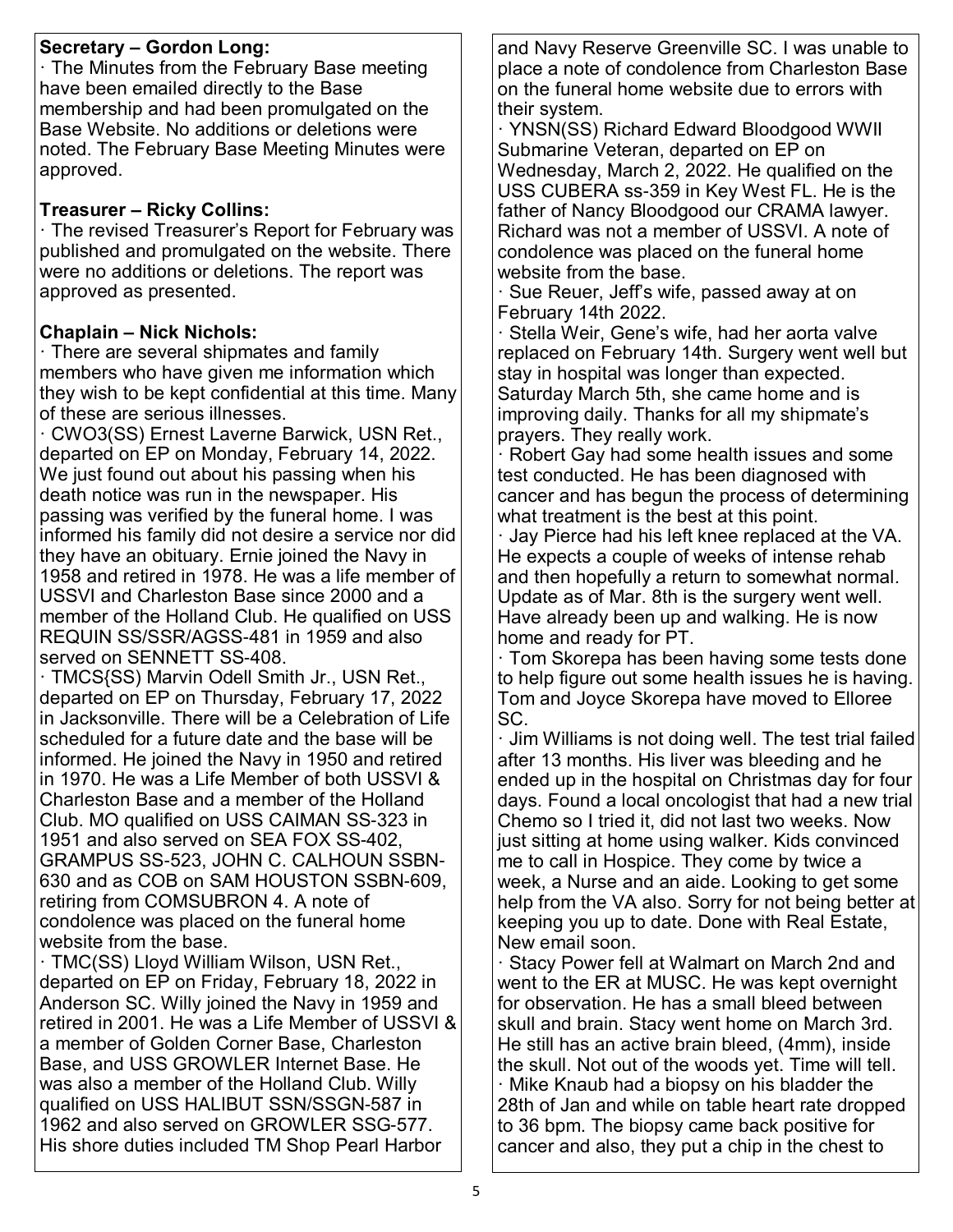monitor heart rate. On Tues 15 Feb, he went to urology at VA to find out how bad and treatment. Update is that they say they got it all since it was on the lining not in the muscle and now next five yrs I get a scope every three months.

· Joe O'Saben had a colonoscopy 6 Dec and was found to have lymphatic cancer. He had surgery on 9 Feb at Roper downtown. Laparoscopic went well.

· Don Londergan is still in Cypress Place on Midland Pkwy in room 136 and he's now got his phone back. · Gene Weir continues his cancer treatments.

· Bob Snyder is still with palliative care.

· Complete/update your page 2 if you have not done so. Of all the EP this reporting period, no one had a page 2 on file.

#### **Webmaster – Nick Nichols**

· Website is constantly updated.

· Make use of the EVENTS page on the Charleston Base website. All events that are put out to the membership via email will be listed and updated on the events page.

· Pictures will now be on the USSVI National website. Please take a look at your profile on the National site and update it if needed. Many have missing info.

· With war between Ukraine and Russia there has been an increase in ransomware and phishing. If you are using a VPN and you receive any warning or message about your VPN do not respond, enable or install anything. As always be very careful with any email you receive and only open links from trusted sources. If you receive a link or attachment, you were not expecting DO NOT OPEN it.

### **Social Media – Lewis Leal:**

· Not present

#### **Submarine Veterans of WWII – Mike Ciesielko for George Scharf:**

· Stacy Power is here tonight along with his son Casey. We are glad to see both of them this evening.

# **Kaps for Kids – Mike Emerson**

· Not present.

# **Membership – Larry Knutson**

· We will have 263 Charleston Base Members at the end of the Base meeting tonight.

· Base standings as of earlier today, March 10 are: 1137 Groton; 267 Hampton Roads; 260 Charleston; 249 Bremerton; 182 San Diego

# **National Awards – Don Ort**

· Nothing to report.

# **Scholarship – Carl Chinn**

· The balance in the Scholarship Fund is \$8,423. · The raffle for four submarine models will be tonight. All boats – Albacore, Seawolf, Nautilus and Tullibee. There will be four winners with the first winner getting first choice and so on… The drawing will be held at the March Base Meeting. · Challenge coins are available for sale.

# **Special Events – Rick Sparger**

· We received an email from a lady at the Air Force Base. They will be having an Armed Forces Day ceremony on May 21. She requested that we bring the float to the event. This will be a static display, but we will need someone to tow the float and have a couple of men in vests to attend it. · We are trying to plan a picnic in May to be held at Bushy Park.

**Fleet Reserve Association – Rick Sparger** · Nothing to report

# **Recreation – Mike Ciesielko**

· As Bill Hayes is unable to continue as Recreation Committee chair, if you can fill this needed position, please contact Rick Sparger (COB) or Mike Ciesielko (BC).

# **CRAMA – Butch Bryar**

· Nothing to report

# **Nuclear Power School – Ray Sparks**

· The next NPS graduation is April 1 at 0800. Meet at Exchange parking lot to carpool because of limited parking. It is worth going to hear Rick Wise make the presentation from Charleston Base.

# **Newsletter – Ed Stank**

· The Base Newsletter has been published including the February Base Minutes.

# **Public Affairs – Ed Stank**

· Two Charleston Base articles should be in the March edition of American Submariner. · During the boat show at the North Charleston

Coliseum, Mike Knaub will be presented an award. He had served two tours in Vietnam on river patrol boats.

# **VA – Tom Lawson**

· Nothing reported.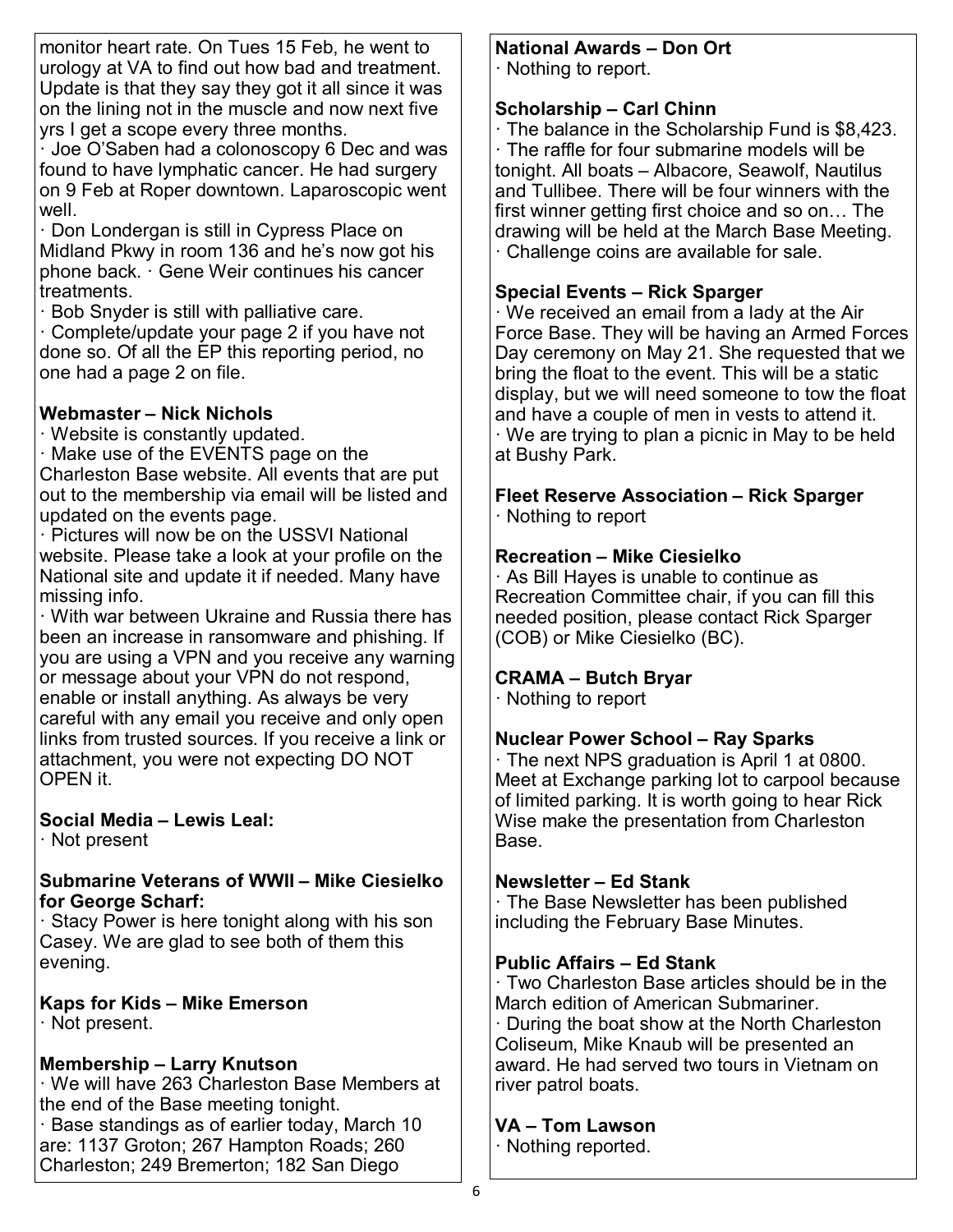### **Storekeeper – Woody Woodsmall**

· Woody reported that he has rockers for Holland Club patches noting from 55 to 75 years. These are free.

## **COB – Rick Sparger**

· Rick is having two keys made to the storage facility. These will be provided to Base Commander Mike Ciesielko for retention. Currently, only Ken Hutchison and Rick Sparger hold keys.

· We need a working party to set up and inspect the old nylon top canopies. If they are good, we will sell them and put the money into the Base General Fund, since that is the source of the original purchase.

# **Vice Commander – Tom Lawson**

· Nothing to report.

**Base Commander – Mike Ciesielko** · Nothing to report.

# **Good of the Order**

**Nuclear Historian – Rick Carlson** · Not present.

# **Non-Nuclear Historian – Harry Nettles**

· Ken was born in 1917 in Minnesota. This was the year that communism came to Russia. His family of 10 grew up on farms. He milked cows and shot squirrels as a kid. The majority of his education was in a tworoom schoolhouse for eleven years. His family moved closer to the city and he finally attended a real high school in his twelfth-grade year. He knew no one and absolutely nothing about sports, but he made it through and graduated. He dabbled in the hotel industry for a while when he got out of high school, then in November 1941, at the ripe old age of 24, he joined the Army Air Corp. He trained and became an instructor in the P47 Fighter/ Bomber – a great aircraft at the time. In 1944, he was sent to England on a solo trip and arrived there just two days before D-Day, where he was assigned to squadron that flew the P51. This was a problem, because he had never even seen this aircraft. Well, they" trained" him with a 45-minute familiarization (FAM Ride) so he could get used to flying the airplane. On D-Day and D-Day+1, he flew escorts for ships that were carrying troops to the beaches at Normandy. Time moved on and the war proceeded, moving further and further into France. On August 16, 1944, he was shot down over France. He avoided capture (he had the

ability to become an outstanding submarine sailor) by getting into a pond, cutting a reed and using it as a snorkel to breath air until the Germans had left without detecting him. However, this was not the end of his adventures, because on December 26, he was shot down a second time. This time, he was unable to bail out of his airplane because it was so low and he crash landed in a field behind enemy lines, but fortunately for him, there was an American tank crew who was lost and found him and got him back on the good side of the enemy lines. It did not end there folks. It's Valentine's 1945 and he's out flying. This time, he is at 10,000 feet (that's waaaayyyy up there for you non-nucs) when a shell from a German artillery unit struck his airplane. The P51 was a very stable and secure airplane for the pilots. It had armor underneath and both sides and in back behind him, but it tore the entire tail off his plane, knocked him unconscious and threw him out into the air. As he fell to the ground, suddenly around 800 feet, he revived and realized that he needed to pull the ripcord very quickly. At 500 feet, his parachute deployed, but not in time enough to make a nice, soft landing. He landed with a thump. He began to evade, because he knew that he was behind enemy lines. He went and hid in bushes and under trees. But that did not work and the next day, he was captured and was put into a German POW camp where spent the rest of World War II. Finally, after the war was over, he made his way back to the U.S. and to his homeland in Minnesota. He was quite the hero. Yes, he crashed three times, but he had shot down fifteen German planes; making him what is called a Triple-Ace. There are not many of those. Well, after he got back home and had gotten settled, he needed to find something important, so he got working in a medical electronics business. There, he started a new company – which we all know and some of you use – Miracle Ear. His name was Ken Dalberg outlived the Soviet Union, because he died in October, 2011. Ken Dalberg – Triple Ace – is interred at Arlington National Cemetery.

### **After Battery – Ray Sparks / Steve (Buddha) Nelms**

· The After Battery is open every Wednesday. Dinner is at 1700.

· The Hog Roast will be held from April 3 thru 9. The major events will be held only Thursday, Friday and Saturday. RVs will be allowed on the grounds beginning April 3.

· There will be golf outings on Tuesday and